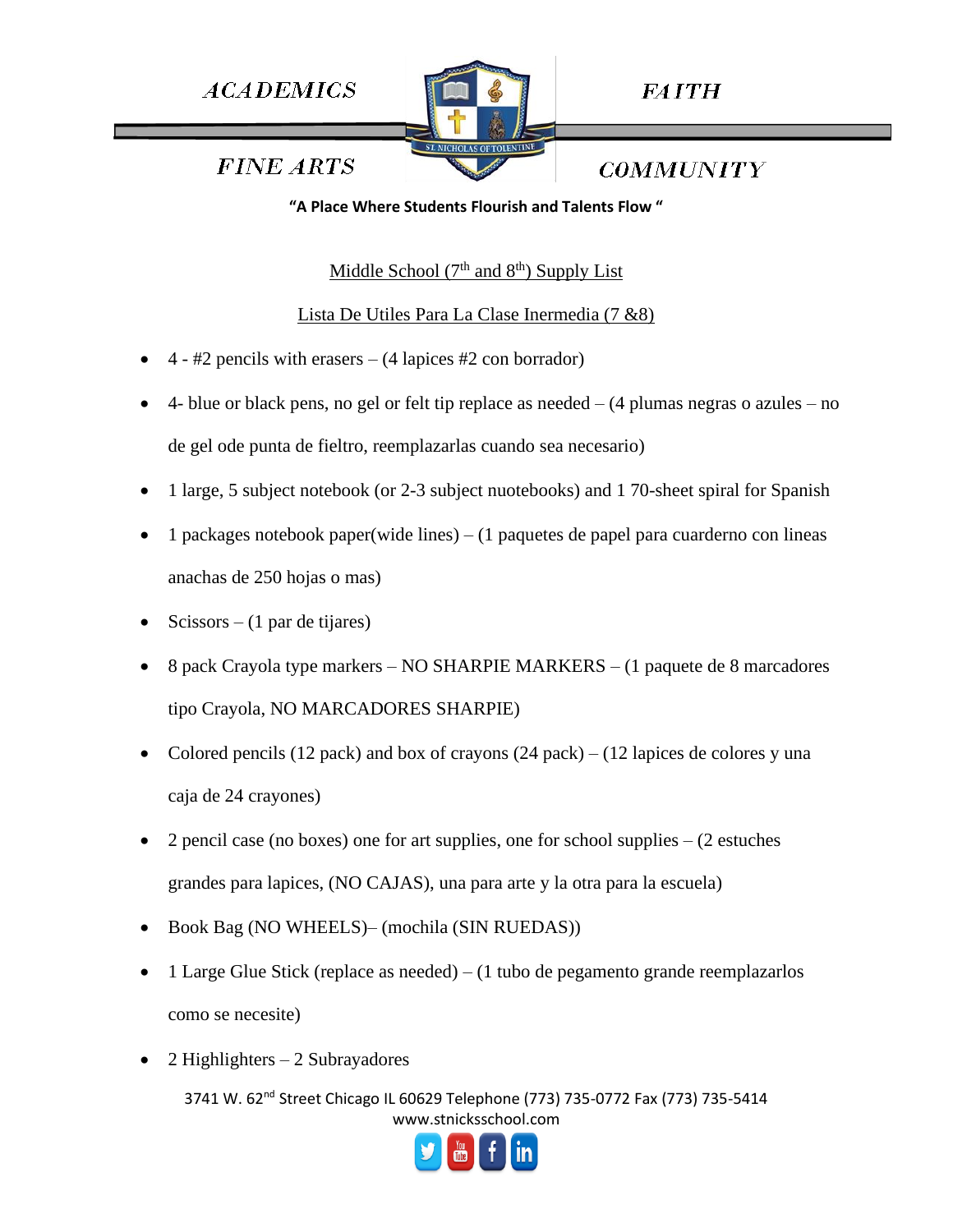# **ACADEMICS**



**FAITH** 

**FINE ARTS** 

**COMMUNITY** 

#### **"A Place Where Students Flourish and Talents Flow "**

- 1 Pink Eraser (1 borrador)
- 1 Composition notebook (1 cuaderno de composicion)
- 2 folders, one for music, one for homework/notes for home
- 1 pair earbuds in bag labelled with your name  $-$  (1 audiofonos con su nombre)
- 2 boxes of Kleenex and 2 rolls of paper towels  $(3 \text{ cajas de Kleenez y 2 rollo de toales})$ de papel)
- 2 reams of white copy paper  $(500 \text{ count}) (6 \text{ paquetes}$  de papel para copia blanco  $(500 \text{ cm})$ hojas))
- Wet Ones-1 pop up container (small or large)(NO BABY WIPES) generic is ok (toallitas humedas 1 envases (NO TOALLITAS DE BEBE) La marca economica esta bien)
- 2 small or 1 large packages of Lysol Wipes -generic is fine (2 botes de toallitas LYSOLgeneric esta bien)
- 1 packaged lined 3x5 index cards (1 paquetes de tarjetasde indice con lines 3x5)
- 2 pads of 3x3 post-it notes
- Assignment Pad (will receive in school) El cuaderno de tareas lo entregara la escuela
- 12-inch ruler with metric markings Una regla de 12 pulgadas
- Calculator TI-34 Multi View (can be found on Amazon)

3741 W. 62nd Street Chicago IL 60629 Telephone (773) 735-0772 Fax (773) 735-5414 www.stnicksschool.com